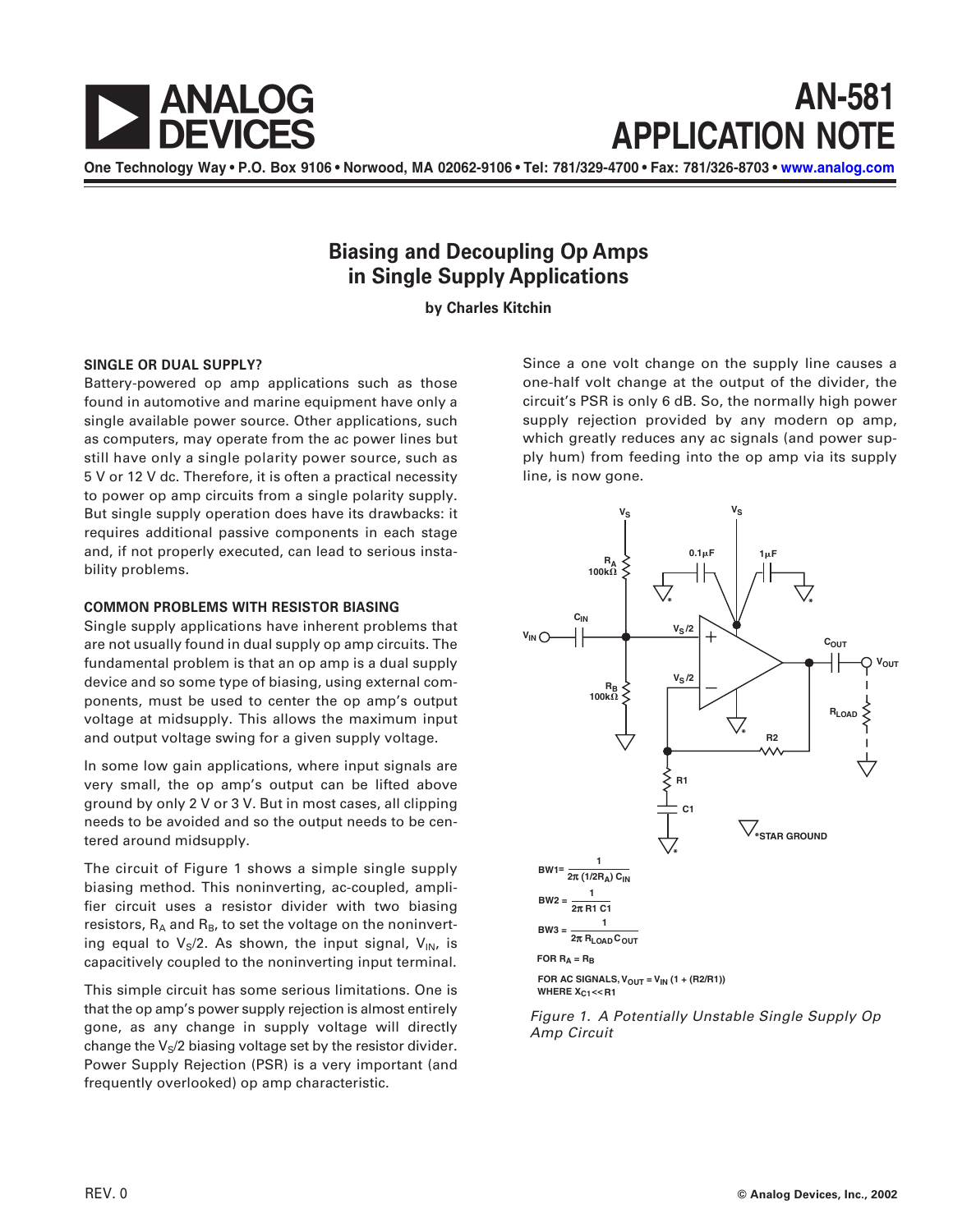Even worse, instability often occurs in circuits where the op amp must supply large output currents into a load. Unless the power supply is well regulated (and well bypassed), large signal voltages will appear on the supply line. With the op amp's noninverting input referenced directly off the supply line, these signals will be fed directly back into the op amp often initiating "motor boating" or other forms of instability.

While the use of extremely careful layout, multicapacitor power supply bypassing, star grounds, and a printed circuit board "power plane," may provide circuit stability, it is far easier to reintroduce some reasonable amount of power supply rejection into the design.

### **DECOUPLING THE BIASING NETWORK FROM THE SUPPLY**

The solution is to modify the circuit, as shown in Figure 2. The tap point on the voltage divider is now bypassed for ac signals by capacitor C2, restoring some ac PSR. Resistor  $R_{IN}$  provides a dc return path for the  $V_S/2$  reference voltage and also sets the circuit's (ac) input impedance.



FOR AC SIGNALS, V<sub>OUT</sub> = V<sub>IN</sub> (1 + (R2/R1))<br>WHERE X<sub>C1</sub><<R1

**TO MINIMIZE INPUT BIAS CURRENT ERRORS, R2 SHOULD EQUAL RIN + (1/2 RA)** 

Figure 2. A Decoupled Single Supply Op Amp Biasing **Circuit** 

Many published applications circuits show a 100 kΩ/100 kΩ voltage divider for  $R_A$  and  $R_B$  with a 0.1 µF or similar capacitance value for C2. However, the –3 dB bandwidth of this network is set by the parallel combination of  $R_A$ and  $R_B$  and Capacitor C2 and is equal to:

$$
-3 dB BW = \frac{1}{2 \pi (50,000)(0.1 \times 10^{-6} \text{Farads})} = 30 Hz
$$

Motor boating or other forms of instability can still occur, as the circuit has essentially no power supply rejection for frequencies below 30 Hz. So any signals below 30 Hz that are present on the supply line, can very easily find their way back to the  $+$  input of the op amp.

A practical solution to this problem is to increase the value of capacitor C2. It needs to be large enough to effectively bypass the voltage divider at all frequencies within the circuit's passband. A good rule of thumb is to set this pole at one-tenth the –3 dB input bandwidth, set by  $R_{IN}/C_{IN}$  and R1/C1.

Note that the dc circuit gain is unity. Even so, the op amp's input bias currents need to be considered. The  $R_A/R_B$  voltage divider adds considerable resistance in series with the op amp's positive input terminal, equal to the parallel combination of the two resistors. Maintaining the op amp's output close to midsupply requires "balancing" this resistance by increasing the resistance in the minus input terminal by an equal amount. Current feedback op amps often have unequal input bias currents, which further complicates the design.

Therefore, designing a single supply op amp circuit design that considers input bias current errors as well as power supply rejection, gain, input and output circuit bandwidth, etc., can become quite involved. However, the design can be greatly simplified by using a "cookbook" approach. For a common voltage feedback op amp operating from a 15 V or 12 V single supply, a resistor divider using two 100 kΩ resistors is a reasonable compromise between supply current consumption and input bias current errors. For a 5 V supply, the resistors can be reduced to a lower value such as 42 kΩ. Finally, some applications need to operate from the new 3.3 V standard. For 3.3 V applications, it is essential that the op amp be a "rail-to-rail" device and be biased very close to midsupply; the biasing resistors can be further reduced to a value of around 27 kΩ.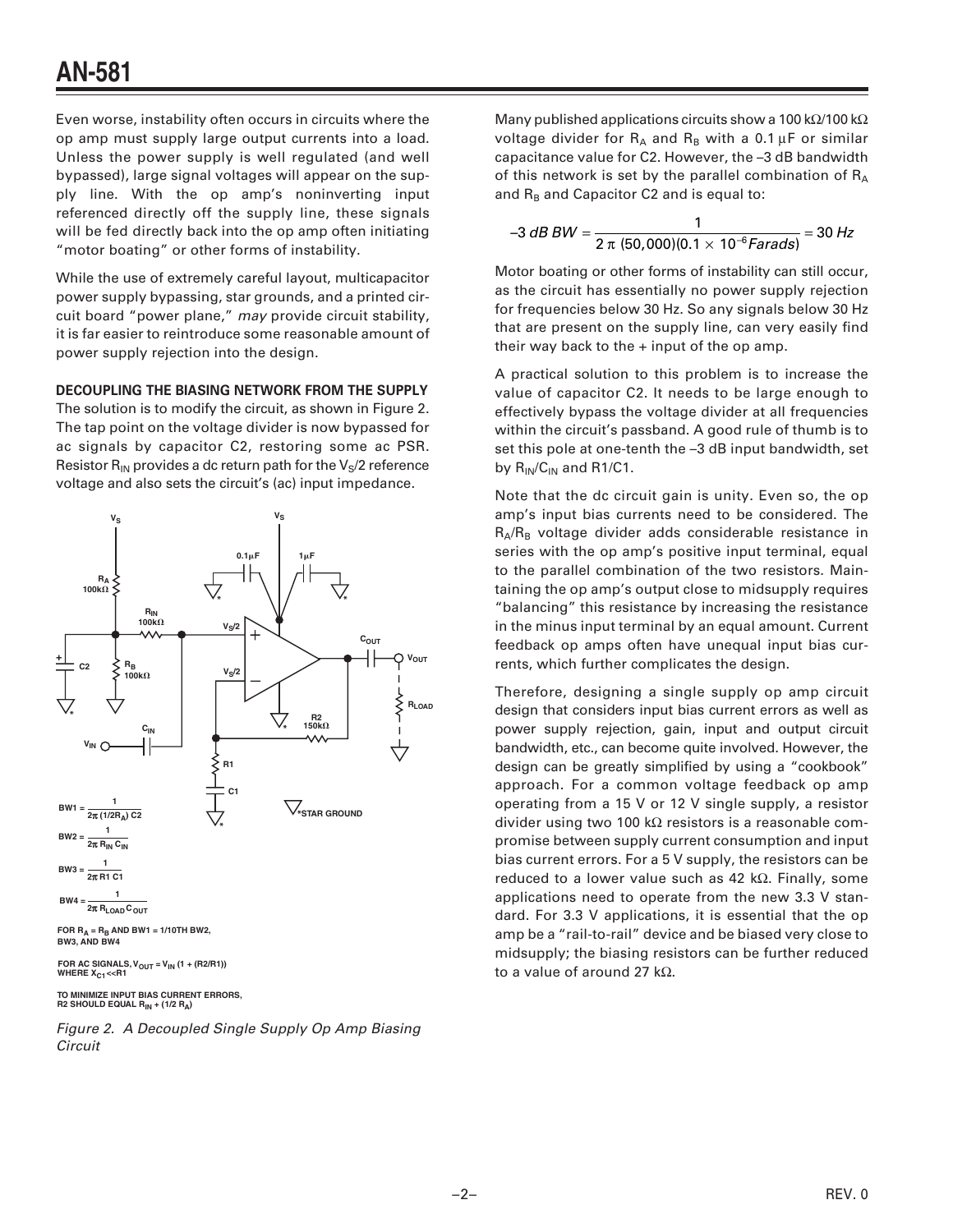Note that current feedback op amps are typically designed for high frequency use and a low-pass filter is formed by R2 and stray circuit capacitance, which can severely reduce the circuit's 3 dB bandwidth. Therefore, current feedback op amps normally need to use a fairly low resistance value for R2. An op amp such as the AD811, which was designed for video speed applications, typically will have optimum performance using a 1 k $\Omega$  resistor for R2. Therefore, these types of applications need to use much smaller resistor values in the  $R_A/R_B$ voltage divider to minimize input bias current errors.

Instead of a bipolar device, the use of a modern FET input op amp will greatly reduce any input bias current errors unless the circuit is required to operate over a very wide temperature range. In that case, balancing the resistance in the op amp's input terminals is still a wise precaution.

Table I provides typical component values for the circuit of Figure 2 for several different gains and 3 dB bandwidths.

**Table I. Typical Component Values for the Circuit of Figure 2** Where  $R_A = R_B = 100 \text{ k}\Omega$ ,  $R_{IN} = 100 \text{ k}\Omega$ , and R2 = 150 k $\Omega$ 

| Gain | lnput<br><b>BW</b><br>(Hz) | Output<br><b>BW</b><br>(Hz) | $C_{IN}^*$<br>$(\mu F)$ | R <sub>1</sub><br>$(k\Omega)$ | $C1*$<br>$(\mu F)$ | C <sub>2</sub><br>$(\mu F)$ | $C_{\text{OUT}}$<br>$(\mu F)$ | $R_{LOAD}$<br>$(k\Omega)$ |
|------|----------------------------|-----------------------------|-------------------------|-------------------------------|--------------------|-----------------------------|-------------------------------|---------------------------|
| 10   | 10                         | 10                          | 0.3                     | 16.5                          | 1.5                | 3                           | 0.2                           | 100                       |
| 20   | 10                         | 10                          | 0.3                     | 7.87                          | 3                  | 3                           | 0.2                           | 100                       |
| 10   | 50                         | 50                          | 0.1                     | 16.5                          | 0.3                | 0.6                         | 0.05                          | 100                       |
| 101  | 20                         | 20                          | 0.2                     | 1.5                           | 6.8                | 2                           | 0.1                           | 100                       |

\*Capacitance values rounded off to next highest common value. Since the  $C_{\text{IN}}/R_{\text{IN}}$  pole and C1/R1 poles are at the same frequency, and both affect the input BW, each capacitor is  $\sqrt{2}$  larger than it would otherwise be for a single pole RC-coupled input. C2 is selected to provide a corner frequency of 1/10th that of the input BW.

Table II provides typical component values for several different gains and 3 dB bandwidths.

### **Table II. Typical Component Values for the Circuit of Figure 3 Where R2 = 50 k** $\Omega$  and  $R_A = R_B$  = 100 k $\Omega$

| Gain | Input<br><b>BW</b><br>(Hz) | Output<br><b>BW</b><br>(Hz) | R <sub>1</sub><br>$(k\Omega)$ | $C1*$<br>$(\mu F)$ | $C2*$<br>$(\mu F)$ | $\mathsf{C}_{\mathsf{OUT}}$<br>$(\mu F)$ | $R_{LOAD}$<br>$(k\Omega)$ |
|------|----------------------------|-----------------------------|-------------------------------|--------------------|--------------------|------------------------------------------|---------------------------|
| 10   | 10                         | 10                          | $\overline{2}$                | 8.2                | 0.5                | 0.2                                      | 100                       |
| 20   | 10                         | 10                          | 1                             | 20                 | 0.5                | 0.2                                      | 100                       |
| 10   | 50                         | 50                          | $\overline{2}$                | 2                  | 0.1                | 0.05                                     | 100                       |
| 100  | 20                         | 20                          | 1                             | 8.2                | 0.3                | 0.1                                      | 100                       |

\*Capacitance values rounded off to next highest common value. Since the C1/R1 pole and C2/ $R_A/R_B$  poles are at the same frequency, and both affect the input BW, each capacitor is  $\sqrt{2}$  larger than it would otherwise be for a single pole RC-coupled input.



**TO MINIMIZE INPUT BIAS CURRENT ERRORS, R2 SHOULD EQUAL 1/2 RA.**

### Figure 3. A Decoupled Single Supply Inverting Amplifier Circuit

Figure 3 shows a circuit similar to Figure 2, but for an inverting amplifier.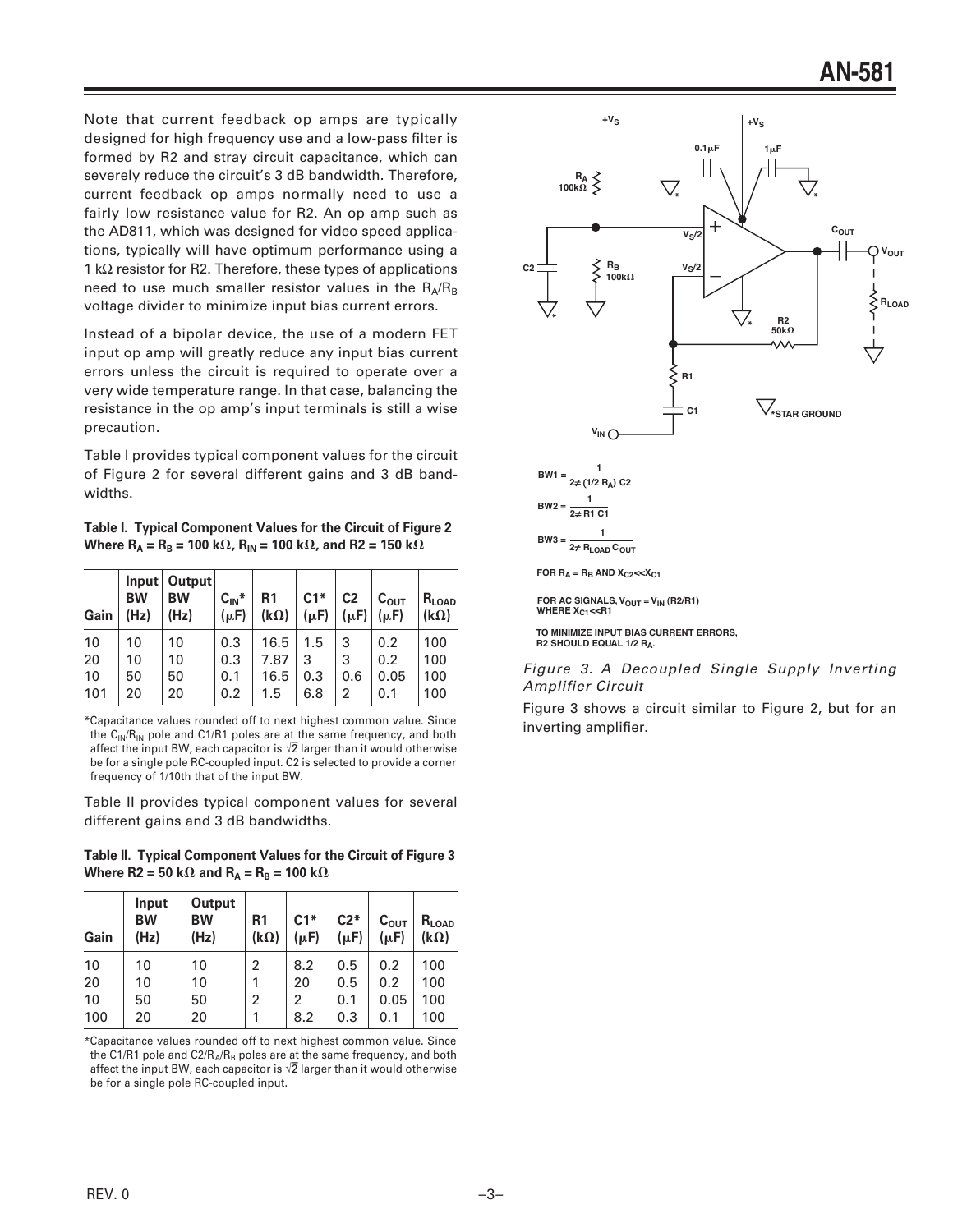# **AN-581**

### **ZENER DIODE BIASING**

Although the resistor divider biasing technique is low cost, and always keeps the op amp's output voltage at  $V<sub>S</sub>/2$ , the op amp's common-mode rejection is entirely dependent upon the  $R_c$  time constant formed by  $R_A/R_B$ and capacitor C2. Using a C2 value that provides at least 10 times the  $R_c$  time constant of the input  $R_c$  coupling network (R1/C1 and  $R_{IN}/C_{IN}$ ) will help ensure a reasonable common-mode rejection ratio. With 100 kΩ resistors for  $R_A$  and  $R_B$ , practical values of C2 can be kept fairly small as long as the circuit bandwidth is not too low. However, another way to provide the necessary  $V_S/2$  biasing for single supply operation is to use a Zener diode regulator. Just such a scheme is shown in Figure 4. Here, current flows through resistor  $R_z$  to the Zener. Capacitor  $C_N$ helps prevent any Zener-generated noise from feeding into the op amp. Low noise circuits may need to use a larger value for  $C_N$  than the 10  $\mu$ F specified.



**SELECT R<sub>7</sub> TO PROVIDE THE DESIRED ZENER OPERATING CURRENT, IZ. SEE TEXT.**

**BW1** =  $\frac{1}{2\pi R_{IN} C_{IN}}$ **BW2 = <sup>1</sup> 2**π **R1 C1 BW3 =**  $\frac{1}{2}$ **2**π **RLOAD COUT**  $R_Z = \frac{+V_S - V_{ZENER}}{I}$ **IZ**

**WHERE X<sub>C1</sub><<R1** FOR AC SIGNALS,  $V_{OUT} = V_{IN} (1 + (R2/R1))$ 

**TO MINIMIZE INPUT BIAS CURRENT ERRORS, R2 SHOULD EQUAL RIN.**

Figure 4. A Noninverting Single Supply Amplifier Using Zener Diode Biasing

A Zener should be chosen that has an operating voltage close to  $V_S/2$ . Resistor  $R_Z$  needs to be selected to provide a high enough Zener current to operate the Zener at its stable rated voltage and to keep the Zener output noise low. It is also important to minimize power consumption (and heating) and to prolong the life of the Zener. As the op amp's input current is essentially zero, it's a good idea to choose a low power Zener. A 250 mW device is best but the more common 500 mW types are also acceptable. The ideal Zener current varies with each manufacturer but practical Iz levels between 5 mA (250 mW Zener) and 5 µA (500 mW Zener) are usually a good compromise for this application.

Within the operating limits of the Zener, the circuit of Figure 4 basically restores the op amp's power supply rejection. But this does not come without a price: the op amp's output is now at the Zener voltage rather than at  $V<sub>S</sub>/2$ . If the power supply voltage drops, nonsymmetrical clipping can occur on large signals. Furthermore, the circuit now consumes more power. Finally, input bias currents still need to be considered. Resistors  $R_{IN}$  and R2 should be close to the same value to prevent input bias currents from creating a large offset voltage error.

Figure 5 is an inverting amplifier circuit using the same Zener biasing method.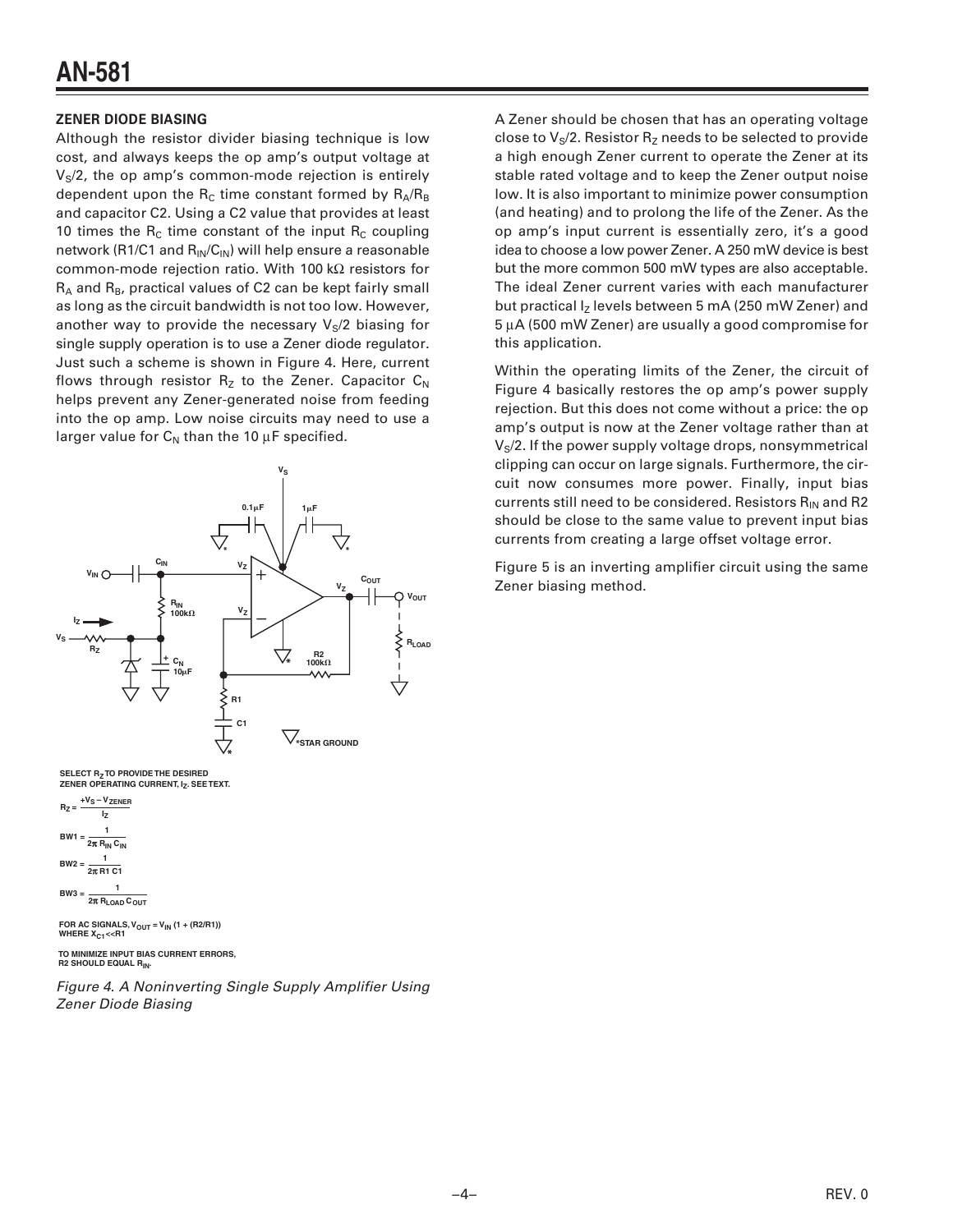

SELECT R<sub>Z</sub> TO PROVIDE THE DESIRED<br>ZENER OPERATING CURRENT, I<sub>Z</sub>. SEE TEXT.



FOR AC SIGNALS, V<sub>OUT</sub> = V<sub>IN</sub> (R2/R1)<br>WHERE X<sub>C1</sub><<R1

**TO MINIMIZE INPUT BIAS CURRENT ERRORS, R2 SHOULD EQUAL RIN.**

Figure 5. An Inverting Single Supply Amplifier Using Zener Diode Biasing

Table III can be used with circuits 4 and 5 to provide practical  $R<sub>z</sub>$  resistor values for use with some common Zener diodes. Note that for the lowest possible circuit noise, the optimum Zener current should be selected by referring to the Zener product data sheet.

| Table III. Recommended R <sub>z</sub> Values and Motorola Zener |  |
|-----------------------------------------------------------------|--|
| Diode Part Numbers for Use with Figures 4 and 5                 |  |

| <b>Supply</b><br><b>Voltage</b><br>(V) | Zener<br>Voltage<br>(V) | <b>Zener</b><br><b>Type</b> | <b>Zener</b><br><b>Current</b><br>(I <sub>z</sub> ) | R <sub>7</sub><br>Value<br>$(\Omega)$ |
|----------------------------------------|-------------------------|-----------------------------|-----------------------------------------------------|---------------------------------------|
| $+15$                                  | 7.5                     | 1N4100                      | $500 \mu A$                                         | 15k                                   |
| $+15$                                  | 7.5                     | 1N4693                      | 5 <sub>m</sub> A                                    | 1.5k                                  |
| $+12$                                  | 6.2                     | 1N4627                      | 500 μΑ                                              | 11.5k                                 |
| $+12$                                  | 6.2                     | 1N4691                      | 5 <sub>m</sub> A                                    | 1.15k                                 |
| $+9$                                   | 4.3                     | 1N4623                      | 500 µA                                              | 9.31k                                 |
| $+9$                                   | 4.3                     | 1N4687                      | 5 <sub>m</sub> A                                    | 931                                   |
| $+5$                                   | 2.4                     | 1N4617                      | 500 µA                                              | 5.23k                                 |
| $+5$                                   | 2.7                     | 1N4682                      | 5 <sub>m</sub> A                                    | 464                                   |

Tables IV and V provide practical component values for Figures 4 and 5 for several different circuit gains and bandwidths.

**Table IV. Typical Component Values for the Circuit of** Figure 4  $\,$  Where R<sub>IN</sub> = R2 = 100 k $\, \Omega \,$  and C<sub>N</sub> = 0.1  $\, \mu$ F. Select R<sub>Z</sub> **from Table III**

| Gain | Input<br><b>BW</b><br>(Hz) | Output<br><b>BW</b><br>(Hz) | $C_{IN}^*$<br>$(\mu F)$ | R1<br>$(k\Omega)$ | $C1*$<br>$(\mu F)$ | $C_{\text{OUT}}$<br>$(\mu F)$ | $R_{LOAD}$<br>$(k\Omega)$ |
|------|----------------------------|-----------------------------|-------------------------|-------------------|--------------------|-------------------------------|---------------------------|
| 10   | 10                         | 10                          | 0.3                     | 11.0              | 2                  | 0.2                           | 100                       |
| 20   | 10                         | 10                          | 0.3                     | 5.23              | 4.7                | 0.2                           | 100                       |
| 10   | 50                         | 50                          | 0.1                     | 11.0              | 0.47               | 0.05                          | 100                       |
| 101  | 20                         | 20                          | 0.2                     | 1.0               | 15                 | 0.1                           | 100                       |

\*Capacitance values rounded off to next highest common value. Since the C<sub>IN</sub>/R<sub>IN</sub> pole and C1/R1 poles are at the same frequency, and both affect the input BW, each capacitor is  $\sqrt{2}$  larger than it would otherwise be for a single pole  $R_C$ -coupled input.

**Table V. Typical Component Values for the Circuit of** Figure 5 Where  $R_{IN}$  = R2 = 100 k $\Omega$ . Select  $R_{Z}$  from Table III

| Gain | Input<br><b>BW</b><br>(Hz) | Output<br><b>BW</b><br>(Hz) | R <sub>1</sub><br>$(k\Omega)$ | $C1*$<br>$(\mu F)$ | $C2*$<br>$(\mu F)$ | $\mathtt{C_{OUT}}$<br>$(\mu F)$ | $R_{\text{LOAD}}$<br>$(k\Omega)$ |
|------|----------------------------|-----------------------------|-------------------------------|--------------------|--------------------|---------------------------------|----------------------------------|
| 10   | 10                         | 10                          | 10                            | 2.7                | 0.2                | 0.2                             | 100                              |
| 20   | 10                         | 10                          | 5                             | 4.7                | 0.2                | 0.2                             | 100                              |
| 10   | 50                         | 50                          | 10                            | 0.5                | 0.05               | 0.05                            | 100                              |
| 100  | 20                         | 20                          |                               | 12                 | 0.1                | 0.1                             | 100                              |

\*Capacitance values rounded off to next highest common value. Since the C1/R1 pole and C2/R<sub>IN</sub> poles are at the same frequency, and both affect the input BW, each capacitor is  $\sqrt{2}$  larger than it would otherwise be for a single pole  $R<sub>C</sub>$ -coupled input.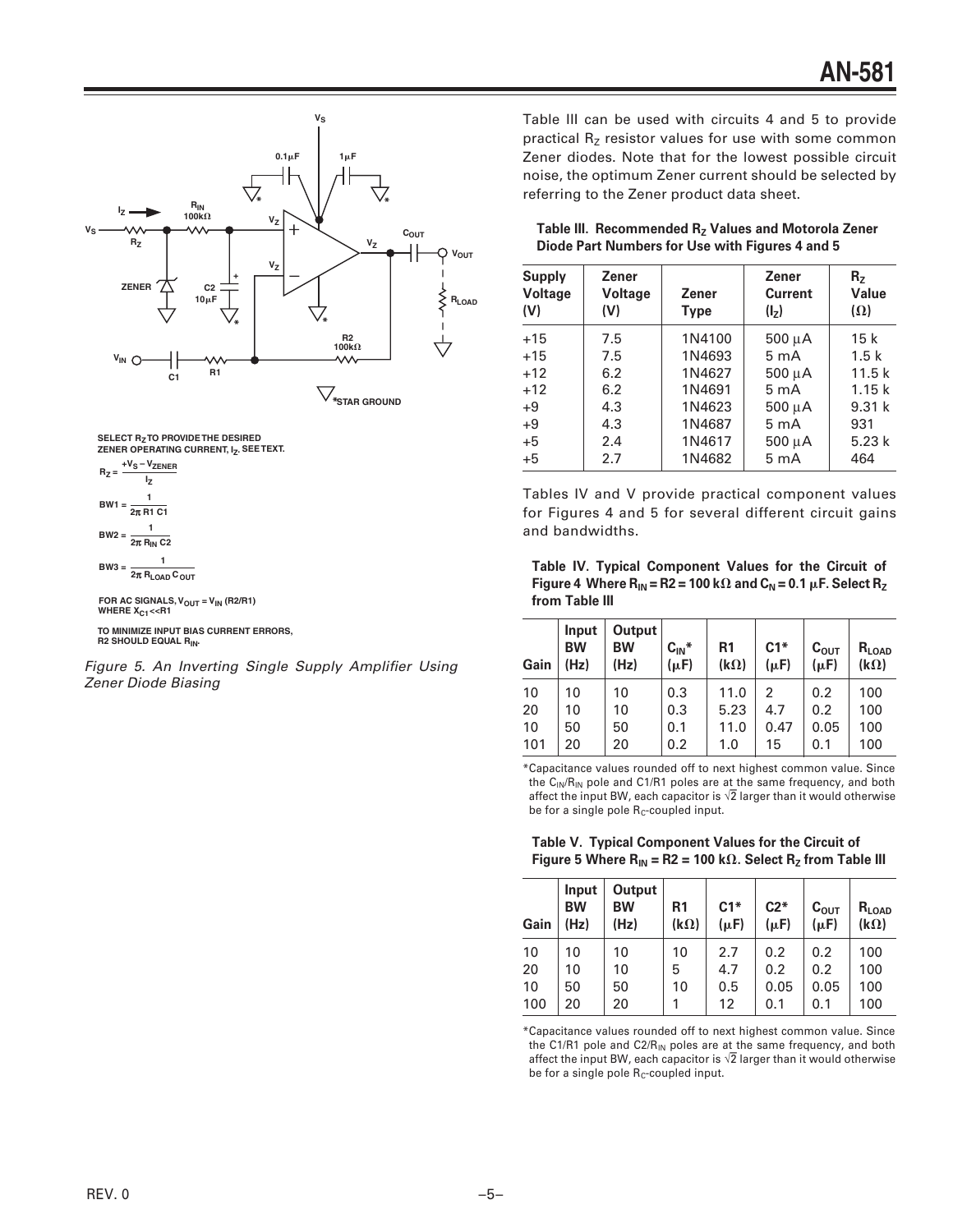### **OP AMP BIASING USING A LINEAR VOLTAGE REGULATOR**

For op amp circuits operating from the new 3.3 V standard, a 1.65 V biasing voltage is needed. Zener diodes are commonly available only down to 2.4 V. The easiest way to provide this biasing voltage is to use a linear voltage regulator, such as the ADM663A or ADM666A devices. This is shown in Figure 6.



Figure 6. An Op Amp Single Supply Biasing Circuit Using A Linear Voltage Regulator

Although a Zener diode is usually the cheapest voltage regulator available, a linear voltage regulator has lower drift over temperature than a Zener and far less noise.

Resistors  $R_A$  and  $R_B$  are selected to provide the desired V<sub>S</sub>/2 voltage reference; consult AD663A datasheet.

### **DC-COUPLED BATTERY-POWERED CIRCUITS**

So far, only ac-coupled op amp circuits have been discussed. Although with the use of suitably large input and output coupling capacitors, an ac-coupled circuit can operate at frequencies well below 1 Hz, some applications require a true dc response.

Battery-powered applications permit the use of a "phantom ground" circuit as shown in Figure 7. This provides dual supply voltages, both positive and negative with respect to ground, from a single battery. An op amp is used to buffer the output of a  $V<sub>S</sub>/2$  voltage divider. If a low voltage battery such as 3.3 V is used, the op amp should be a "rail-to-rail" device and able to operate effectively from this supply voltage. The op amp also needs to be able to supply an output current large enough to power the load circuit. Capacitor C2 bypasses the voltage divider output enough to prevent any resistor noise from feeding into the op amp. This capacitor does not need to provide power supply rejection because the load current flows directly to ground and so any signal currents flow equally from both sides of the battery.

Resistors  $R_A$  and  $R_B$  are selected to provide the desired V<sub>S</sub>/2 voltage reference; consult AD663A datasheet.



Figure 7. Using an Op Amp to Provide a "Phantom Ground" for Battery-Powered DC-Coupled Applications

### **NOISE ISSUES**

Some op amp applications need a low noise amplifier and low noise amplifier circuits require low resistance values in the signal path. Johnson (resistor) noise equals 4 nV times the square root of the resistance value in kΩ. While the Johnson noise of a 1 kΩ resistor is only 4 nV/ $\sqrt{Hz}$ , this increases to 18 nV/ $\sqrt{Hz}$  for a 20 k $\Omega$ resistor and 40 nV/ $\sqrt{Hz}$  for a 100 k $\Omega$  resistor. Even though the  $R_A/R_B$  resistor divider is bypassed to ground with a capacitor (C2), these resistors set a limit on the minimum value that can be used for the op amp's feedback resistor and, the larger this is, the greater the Johnson noise. So low noise applications need to use much smaller op amp biasing resistor values than the 100 k $\Omega$ specified here. However, lower value resistors in the divider mean higher power supply current and reduced battery life.

Fortunately, the Zener diode biasing method supplies  $V<sub>S</sub>/2$  without the need for large resistors. As long as the Zener is bypassed to keep its noise out of the circuit, both noise and supply current can be kept low. The use of a linear voltage regulator is even better, as its noise and output impedance are both very low.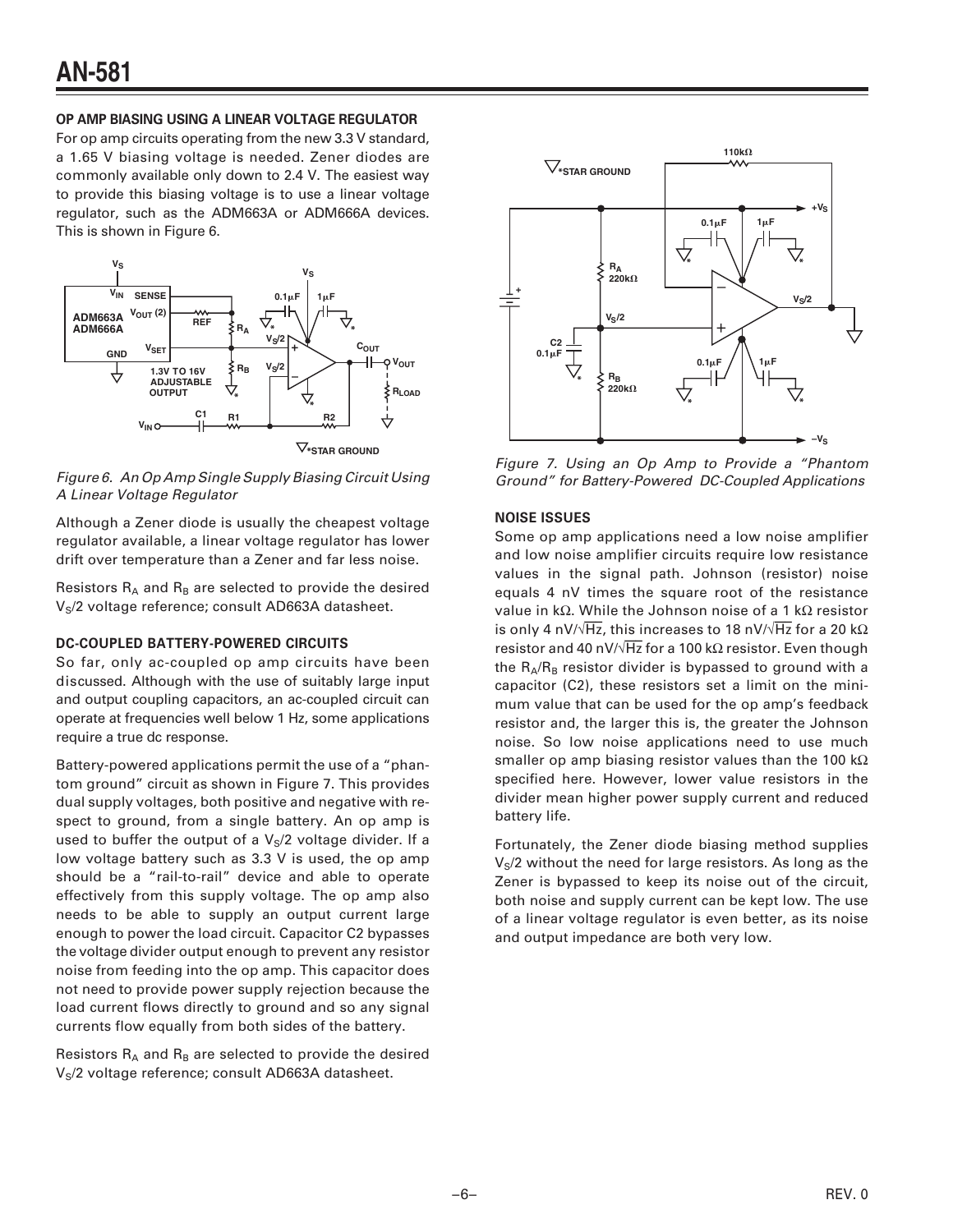### **CIRCUIT TURN-ON TIME ISSUES**

One final issue that needs to be considered is circuit turn-on time. The approximate turn-on time will equal the  $R_c$  time constant of the lowest BW filter being used.

The circuits shown here all call for the  $R_A/R_B$ , C2 voltage divider network to have a 10 times longer time constant than that of the input or output circuit. This is to simplify the circuit design (since up to three different  $R_c$  poles set the input BW). This long time constant also helps keep the biasing network from "turning on" before the op amp's input and output networks and, therefore, the op amp's output gradually climbs from zero volts to  $V_S/2$ without "railing" to the positive supply line. The value supplied by this table is for a 3 dB corner frequency that is 1/10th that of R1/C1 and  $R_{\text{LOAD}}/C_{\text{OUT}}$ . For example: in Figure 2, for a circuit BW of 10 Hz and a gain of 10, Table I recommends a C2 value of 3 µF, which provides a 3 dB bandwidth of 1 Hz.

Fifty thousand ohms (the parallel combination of  $R_A$  and  $R_B$ ) times 3 microFarads equals an  $R_C$  time constant of 0.15 seconds. So the op amp's output will take 0.15 seconds (approximately) to settle to  $V_S/2$ . The input and output  $R_C$ networks will charge up ten times faster.

In some applications, where the circuit's –3 dB low frequency bandwidth is very low, the circuit turn-on time may become excessively long. In that case, a Zener biasing method may be a better choice.

### **INPUT "HEADROOM" CONSIDERATIONS**

Some specialty op amps are designed for low voltage operation. When these are operated from a low voltage, single supply, such as 5 V or 3.3 V, input headroom limitations may be introduced. This can happen if the amplifier's input stage does not limit symmetrically.

For example: the AD8061 op amp is designed to have an input common-mode voltage range that extends all the way down to "ground" (or the negative supply line). However, its inputs can only swing to within 1.8 V of the positive supply voltage without introducing dc errors or limiting device bandwidth. So, if this amplifier is operated from a single 5V supply and the amplifier's positive input is biased at  $V_S/2$  (2.5 V), the input voltage can swing in the negative direction a full 2.5 V (down to zero volts). But, in the positive direction, it can only swing 1 V before clipping.

Note that this is not a problem if the amplifier is being operated at a gain of 2.5 or higher, as the maximum output swing  $(\pm 2.5 \text{ V})$  will be reached before the input stage limits. However, if the amplifier is being operated at a lower gain, the positive input needs to be biased below  $V<sub>S</sub>/2$ , to allow symmetrical input stage limiting. In the case of the AD8061, biasing the positive input at 1.5 V will allow a 3 V p-p input swing without clipping. Refer to the individual product data sheet to determine the optimum single supply biasing voltage.

| Type                | Single                               | Dual                                | Quad                     |
|---------------------|--------------------------------------|-------------------------------------|--------------------------|
| High Speed          | AD8031<br>AD8061<br>AD8051<br>AD8063 | AD8032<br>AD8062<br>AD8052<br>AD823 | AD8054                   |
| High Output         | AD8591<br>AD8531                     | AD8592<br>AD8532                    | AD8594<br>AD8534         |
| JFET Input          | AD820                                | AD822                               | AD824                    |
| Auto Zero           | AD8551                               | AD8552                              | AD8554                   |
| <b>Digital Trim</b> | AD8601                               | AD8602                              | AD8604                   |
| Low Noise           | OP184<br>OP162<br>AD8605<br>AD8628   | OP284<br>OP262<br>AD8606            | OP484<br>OP462<br>AD8608 |
| Low Power           | OP196<br>AD8541                      | OP296<br>AD8542                     | OP496<br>AD8544          |
| Precision           | OP777                                | OP727                               | OP747                    |

**Table VI. Rail-to-Rail Op Amps Recommended for New Designs**